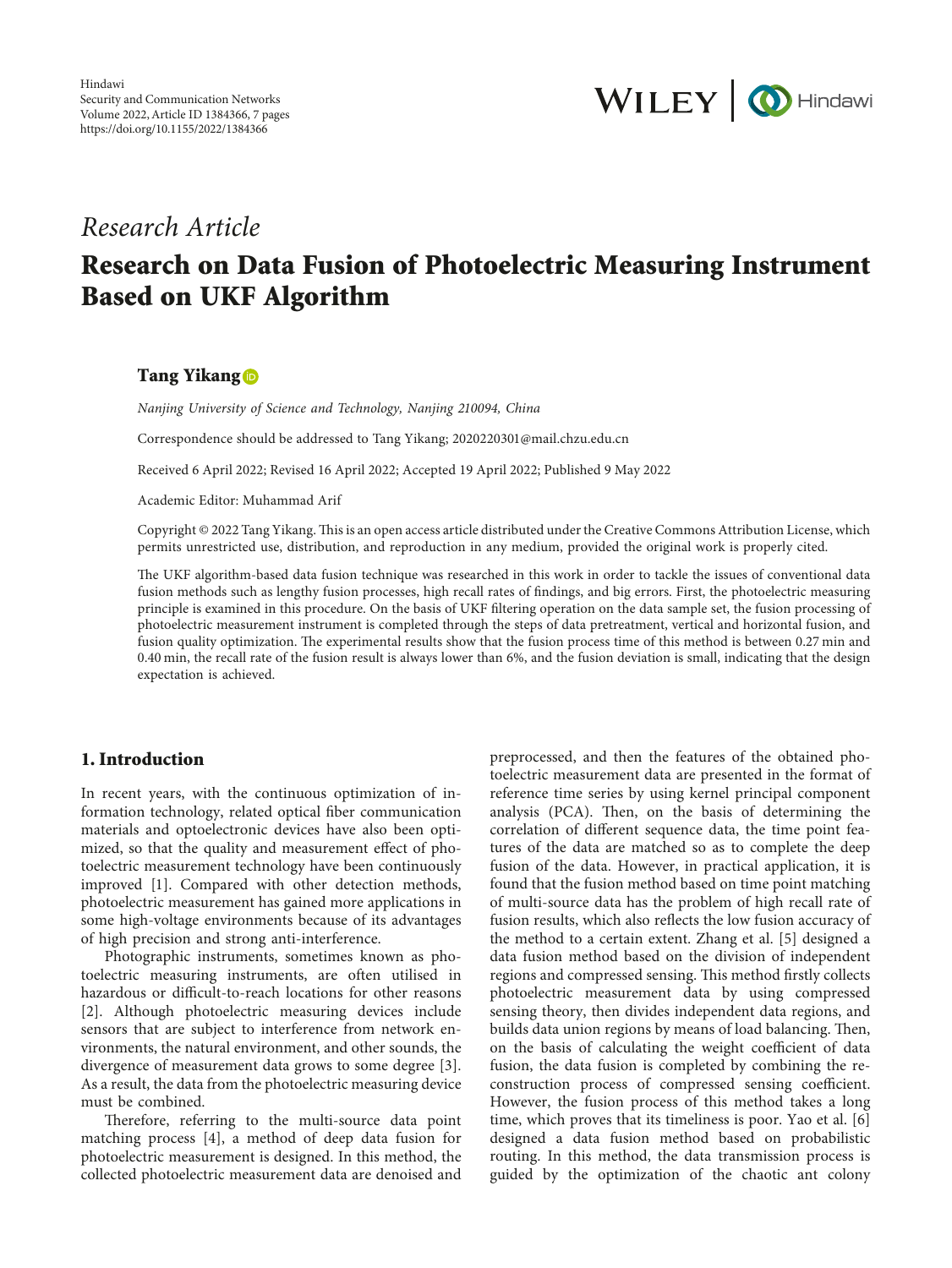algorithm. While the communication load is reduced, the similar fusion structure is obtained by gradually converging the routing structure, and the fusion process is implemented. However, this method has the problem of large fusion error and low practicability.

Aiming at the problems of the above traditional data fusion methods, such as long time in the fusion process, high recall rate of fusion results, and large error, this study designed a new data fusion method for photoelectric measuring instruments based on the analysis of UKF filtering process.

## **2. Analysis of Photoelectric Measurement Principle and Application of UKF Algorithm**

2.1. Analysis of Photoelectric Measurement Principle. The hardware base of photoelectric measurement is optical fiber device. Photoelectric measuring instruments first transform the observed item into an electrical signal, which is then processed by laser amplification and statistical computation to provide the final measurement result. Because the optical fiber material is used as a signal transmission medium, photoelectric measurement has the advantages of high accuracy, fast speed, and long-distance operation; especially in the operating environment with extremely high voltage, the photoelectric measurement technology has been widely used  $[7, 8]$  $[7, 8]$  $[7, 8]$ . The operating principle of the photoelectric measuring instrument is shown in Figure 1.

In order to effectively improve the validity and reliability of photoelectric measurement results, this study designed a data fusion method using UKF algorithm in the process of electrical signal processing.

2.2. Application of UKF Algorithm. The unscented Kalman filter (UKF) is obtained by adding lossless transformation on the basis of the classical Kalman filter, which solves the problems of low precision and poor stability of the classical Kalman filter [\[9](#page-5-0), [10](#page-5-0)].

The central idea of UKF is that there is no trace change, and it can carry out effective sampling according to the original data state, so as to ensure that the eigenvalues of the collected data sample set, especially the data mean and covariance, are the same as the original data state [\[11\]](#page-5-0). On this basis, the eigenvalues of the collected data are calculated by nonlinear functions. This process is not only to perform Taylor expansion operation on nonlinear functions but also to obtain accurate function values by using statistical characteristics, so as to effectively avoid truncation errors in the operation of the classical Kalman filter.

Like the classical Kalman filter, UKF algorithm also needs to estimate the minimum variance of data sample set. Different from the classical Kalman filter algorithm, UKF algorithm calculates the data relation matrix by predicting the mean square error and prior information of the data sample set, so as to complete iteration and recursion in the operation process. The specific flow of UKF algorithm is as follows.



FIGURE 1: Operation principle diagram of the photoelectric measuring instrument.

*Step 1.* Collect a group of data samples with weights through untraced transformation, in which the amount of data is  $2n + 1$ , that is, the generated sigma points are as follows:

$$
X_i^{2n+1}(k) = x_i + \sqrt{(n+\partial)P_k x_i} + \sqrt{(n+\partial)P_k},
$$
 (1)

where  $\partial$  represents the scale ratio column, whose function is to reduce the data collection and observation error, *P* represents the prior state estimation value of the data, and *k* represents the sampling time.

*Step 2.* Calculate the predicted value of each data sample point, and the process is as follows:

$$
X_i^{2n+1} (k+1) = \frac{x_i \sqrt{(n+\partial) P_k x_i}}{2n+1},
$$
 (2)

where  $k + 1$  represents the next sampling moment of  $k$ .

*Step 3.* Calculate the state value and covariance matrix of data at  $k + 1$ , and the process is as follows:

$$
f(k+1) = \sum_{i=1}^{2n+1} \omega_i x_i,
$$
  
\n
$$
Cov(i, i+1) = \sum_{i=1}^{2n+1} \omega_i (x_i (k+1) - x_i (k)),
$$
\n(3)

where  $\omega_i$  represents the weight coefficient corresponding to the data.

*Step 4.* On the basis of untraced transformation, new sigma points are generated according to the data state values at  $k + 1$ , and the process is as follows:

$$
X_i^{2n+1} (k+1) = x_i + \sqrt{(n+\partial)P_{k+1}x_i} + \sqrt{(n+\partial)P_{k+1}}.
$$
 (4)

*Step 5.* Substitute the results of formula (4) into the nonlinear equation, and the predicted values of the data are as follows:

$$
Z_i^{2n+1} (k+1) = h X_i^{2n+1} (k+1),
$$
 (5)

where *h* stands for the nonlinear function.

*Step 6.* Calculate the Kalman filter gain, and the process is as follows: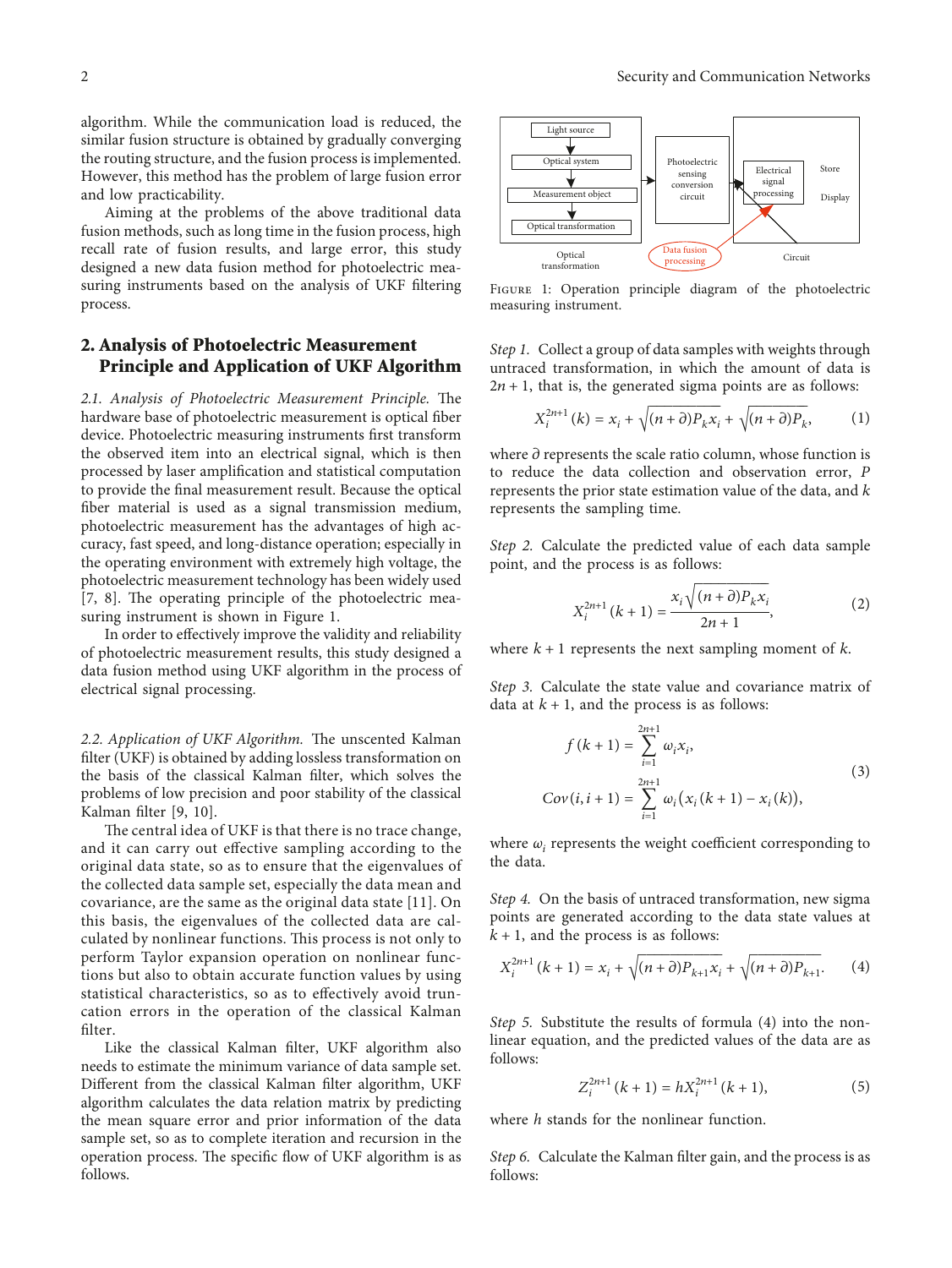Security and Communication Networks 3

$$
\kappa = Z_i^{2n+1} (k+1) - X_i^{2n+1} (k+1).
$$
 (6)

*Step 7.* Update the state quantity and covariance of data iteratively, and the process is as follows:

$$
f(k + 1)' = \kappa \sum_{i=1}^{2n+1} \omega_i x_i,
$$
  
\n
$$
Cov(i, i + 1)' = \kappa \sum_{i=1}^{2n+1} \omega_i (x_i (k + 1) - x_i (k)).
$$
\n(7)

In summary, the UKF filtering operation on the data sample set is completed, and its tracking and state prediction effect on the data target is effectively optimized. The validity and reliability of the data sample set of the photoelectric measuring instrument obtained by UKF filtering algorithm are also greatly improved.

# **3. Data Fusion of Photoelectric Measuring Instrument**

Based on data pretreatment, the UKF filtering method is used to get a trustworthy data sample set from a photoelectric measuring equipment.

*3.1. Data Preprocessing of Photoelectric Measuring Instrument.* Photoelectric measuring tools are equipped with several small sensors that can capture a great quantity of data on a variety of objects [[12\]](#page-5-0). Diverse types of data significantly increase the challenge of data fusion. As a result, prior to doing the fusion processing, this work performs preprocessing on the photoelectric measuring instrument data.

The preprocessing process of photoelectric measuring instrument data mainly includes data cache, processing rule configuration, and data processing.

- (i) Data cache: this step creates a temporary table matching different types of optoelectronic measuring instrument data. The sampling frequency of the data in the temporary table is the same as that of the sensor that collects this kind of data.
- (ii) Processing rule configuration: the main function of this step is to configure rectifying rules and compile the rectifying rules into the running program of the database, so as to avoid affecting the subsequent fusion quality due to data deviation.
- (iii) Data processing: in this step, the data of different types of photoelectric measuring instruments are processed one by one according to the data correction rules. The specific data preprocessing process of the photoelectric measuring instrument is shown in Figure 2.

As shown in Figure 2, the original data samples of photoelectric measuring instrument are stored in the temporary table at first, then the data samples of photoelectric measuring instrument are extracted, and the state of data is



Figure 2: Schematic diagram of data preprocessing of the photoelectric measuring instrument.



Figure 3: Schematic diagram of data fusion process of the photoelectric measuring instrument.

judged according to the data correction rules on the basis of data traversal. If there are abnormal data, the data are processed and the correction amount is recorded.

*3.2. Vertical and Horizontal Data Fusion Processing.* In this paper, the data fusion of the photoelectric measuring instrument is realized from two perspectives: vertical fusion and horizontal fusion. It can save processing time and improve fusion effect through multi-angle fusion. The data fusion process is shown in Figure 3.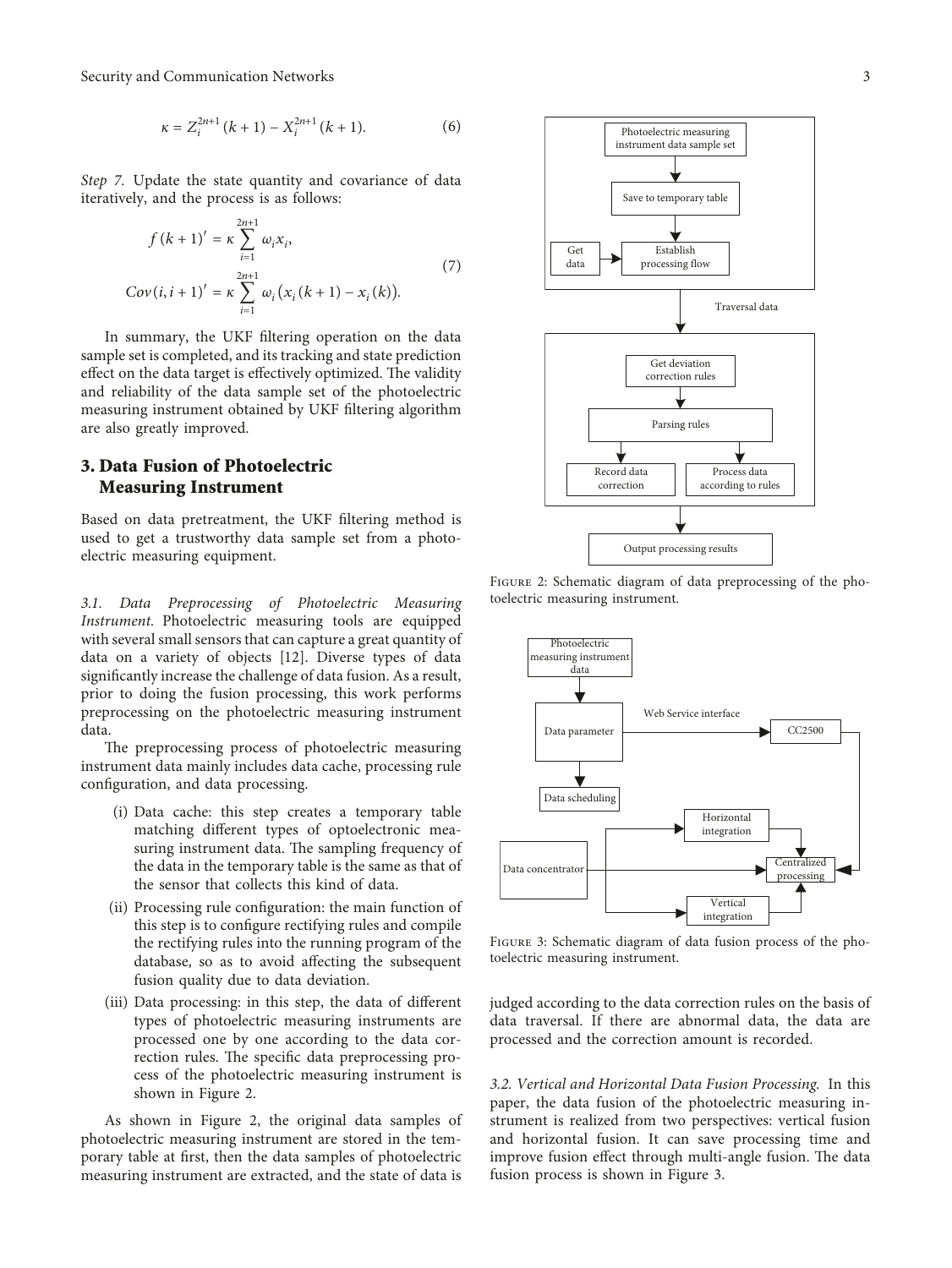The main function of the longitudinal data fusion process is to reduce the differences between different types of data, so as to realize the unification of data in the longi-tudinal perspective [\[13](#page-5-0)]. The longitudinal fusion procedure requires the collection of photoelectric measuring instrument data parameters through a Web Service interface, classification, and storage. At the conclusion of data collection, the parameters of photoelectric measuring instruments are matched to the data collected from various sensors. It is important to detect the parameter states in the data source used for matching and to assess the differences between various kinds of data by adjusting the difference degree of longitudinal data fusion throughout the matching process.

Suppose  $\delta_{i,i}$  represents the integration degree of the *i*-th data parameter from the *j*-th sensor in the photoelectric measuring instrument:

$$
\delta_{j,i} = \frac{\left|\delta_{i,\text{max}} - \delta_{i,\text{min}}\right|}{\overline{\delta}} \times 100\%,\tag{8}
$$

where  $\delta_{i,\text{min}}$  and  $\delta_{i,\text{max}}$  represent the minimum and maximum values of data parameters, respectively, and *δ* represents the mean value of data parameters. At the same time, due to the complexity of photoelectric measurement data, the parameters of photoelectric measurement instrument data have different fusion forms in different data scheduling centers. Therefore, specific data parameter thresholds should be set according to relevant fusion rules to reduce the negative influence of data fusion form on vertical fusion.

Horizontal data fusion can break through the limitations of vertical data fusion in data source processing, so as to realize the fusion of data from the same source. Different from the vertical fusion process, the horizontal data fusion process has a stronger ability to contain data differences [\[14](#page-5-0), [15\]](#page-6-0). Therefore, it can use SNMP interface to collect data parameters of the photoelectric measuring instrument, which is precisely because Web Service interface cannot meet the requirements of horizontal data collection and cannot eliminate the difference between data source and data scheduling center. After the data parameters of the photoelectric measuring instrument are collected, the horizontal data parameters are matched to complete the horizontal data fusion.

*3.3. Data Fusion Quality Optimization.* In order to further reduce the deviation between vertical data fusion and horizontal data fusion, a deviation function  $E_p$  is specified in this study, which is used to calculate the deviation of the whole fusion process. The calculation process is as follows:

$$
E_p = (1 - \varphi_i)(P_j + T_j),\tag{9}
$$

where  $\varphi_i$  represent the fusion weights of different types of data, *Pj* represent the longitudinal data fusion processing results, and  $T_j$  represent the horizontal data fusion processing results. After data fusion bias is eliminated, a decision matrix is constructed and expressed as follows:

TABLE 1: The percentage of fusion degree corresponding to different fusion deviations.

| No.            | Fusion deviation | Degree of integration/% |
|----------------|------------------|-------------------------|
| 1              | 0.1              | 86.6                    |
| 2              | 0.2              | 77.3                    |
| 3              | 0.3              | 73.7                    |
| $\overline{4}$ | 0.4              | 65.4                    |
| 5              | 0.5              | 60.8                    |
| 6              | 0.6              | 55.7                    |
| 7              | 0.7              | 50.2                    |
| 8              | 0.8              | 41.6                    |
| 9              | 0.9              | 39.4                    |
| 10             | 1.0              | 26.5                    |

$$
R(i, j) = \begin{cases} 1, & E_p > 0.3, \\ 0, & \text{otherwise,} \end{cases} \tag{10}
$$

where *R* represents the fusion rule of homologous data. When the fusion deviation is greater than 0, the degree of data fusion of the photoelectric measuring instrument is calculated by referring to different fusion deviation values and expressed in percentage form, as shown in Table 1.

According to the percentage value for the degree of fusion displayed in Table 1, the greater the deviation value is, the harsher the impact of data fusion will be. In order to enhance the robustness of the data fusion process, this study uses principal component analysis to reduce the dimension of the fusion deviation and control the value of the fusion deviation. The principal component analysis process can be expressed as follows:

$$
A = \min_{\gamma} \|\eta - \gamma\|_F,\tag{11}
$$

where  $\eta$  represents the fusion deviation matrix,  $\gamma$  represents the low-order matrix, and *F* represents the norm of the loworder matrix. Assuming that the fusion deviation data matrix is low-rank, the matrix information is decomposed into low-rank component and sparse component within the given deviation range [[16\]](#page-6-0), and the low-rank component and sparse component are restored using the norm optimization problem, so as to further eliminate the influence of the fusion result deviation, forming the optimized fusion process as follows:

$$
D = \min_{A} \Delta \left\| \eta - \frac{R(i,j)}{2} \gamma \right\|_{F}^{2},\tag{12}
$$

where Δ represents the updating coefficient of fusion deviation.

According to the above optimized fusion calculation formula, the effective fusion processing of photoelectric measuring instrument data is realized.

## **4. Simulation Experiment and Result Analysis**

In order to verify the practical application performance of the data fusion method of the photoelectric measuring instrument designed above based on UKF filtering algorithm, the following simulation experiment process is designed.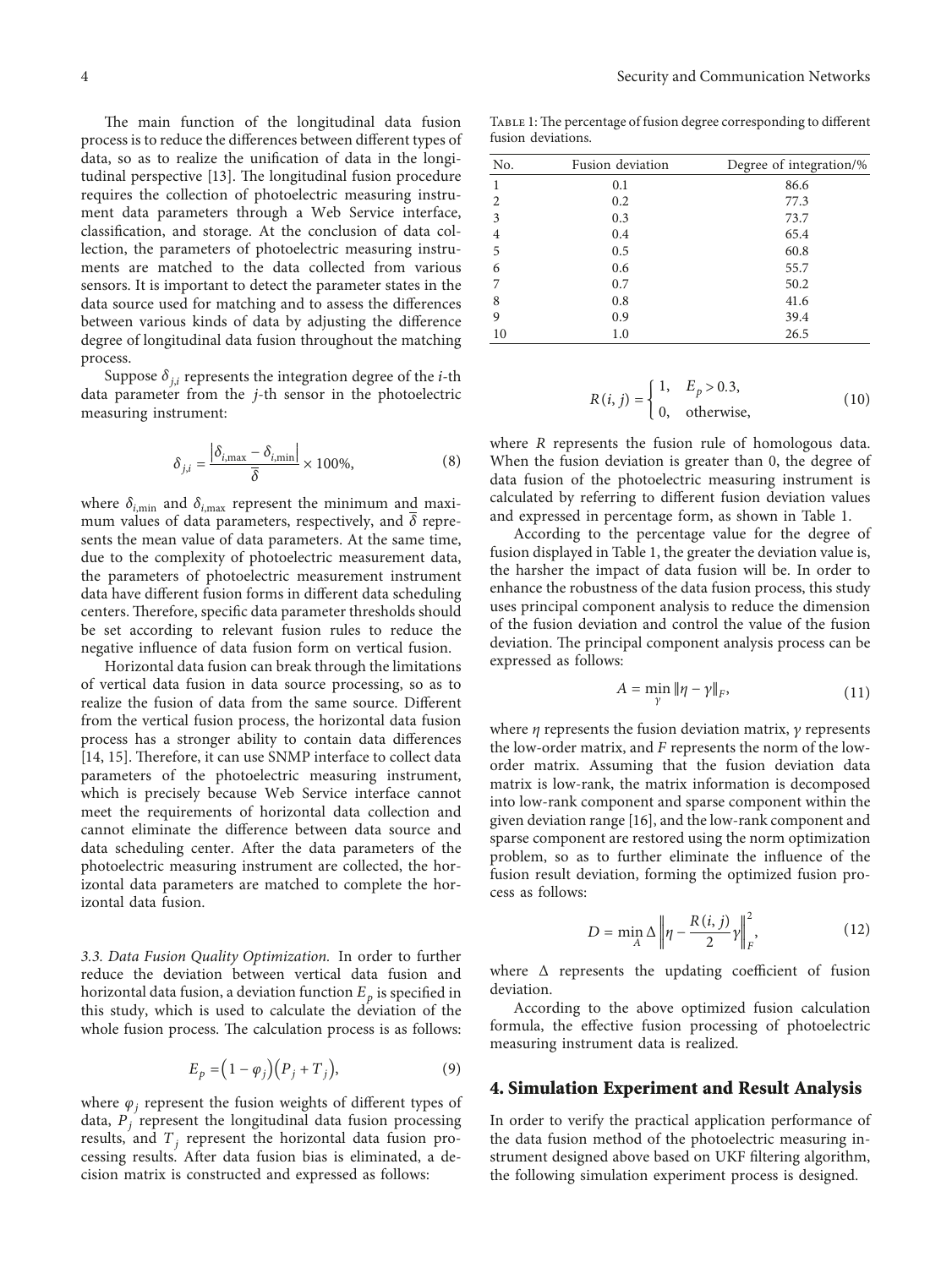|                               | Fusion process time/min                                            |                                                                              |                         |
|-------------------------------|--------------------------------------------------------------------|------------------------------------------------------------------------------|-------------------------|
| Number of<br>experiments/time | Fusion method based on time point<br>matching of multi-source data | Fusion method based on independent region<br>division and compressed sensing | Method in this<br>paper |
| 10                            | 0.56                                                               | 0.89                                                                         | 0.27                    |
| 20                            | 0.68                                                               | 0.88                                                                         | 0.34                    |
| 30                            | 0.70                                                               | 0.85                                                                         | 0.36                    |
| 40                            | 0.72                                                               | 0.90                                                                         | 0.37                    |
| 50                            | 0.73                                                               | 1.03                                                                         | 0.40                    |

Table 2: Time results of fusion process using different methods.

*4.1. Scheme Design.* Set the frequency of the photoelectric measuring instrument to 5000 Hz and the measuring time to 1000 s. The photoelectric measuring instrument has a measuring accuracy of  $\pm 1$ ". Quick measurement can be started with a button trigger in the state of measurement or lofting measurement. Its data interface is Mini USB interface.

In order to avoid convincing experimental results due to being too single, the fusion method based on time point matching of multi-source data in reference [[4\]](#page-5-0) and the fusion method based on independent region division and compressed sensing in reference [\[5](#page-5-0)] were used as comparison methods to complete performance verification together with the method in this paper.

The application performance of the three fusion techniques was evaluated in the experimental process using the time required for fusion, the fusion deviation, and the recall rate of fusion findings as indicators. The shorter the fusion procedure, the more timely the fusion technique. The smaller the fusion deviation is, the more effective the fusion method is. The lower the recall rate of fusion results, the higher the accuracy of fusion results.

*4.2. Analysis of Experimental Results.* Firstly, the application performance of the proposed method, the fusion method based on time point matching of multi-source data, and the fusion method based on independent region division and compressed sensing is verified by taking the time of the fusion process as the test index. The time results of the fusion process of different methods are shown in Table 2.

By analyzing the results shown in Table 2, it can be seen that with the increase of the number of experiments, the fusion process takes between 0.56 min and 0.73 min after the fusion method based on time point matching of multisource data is applied, and the fusion process takes between 0.27 min and 0.40 min after the method in this paper is applied. The time required to fuse these two approaches is constantly growing. However, when the fusion approach based on independent area division and compressed sensing is used, the fusion time varies between 0.89 and 1.03 minutes and exhibits a tendency of reducing initially and then rising. Through numerical comparison, it is clear that the approach described in this paper's fusion process takes less time, suggesting that the method is more timely. Then, the application performance of the proposed method, the fusion method based on multi-source data time point matching, and the fusion method based on independent region partition



Figure 4: Statistical graph of fusion deviation of different methods.

and compressed sensing is verified with the fusion bias as the test index. The fusion deviations of different methods are shown in Figure 4.

By analyzing the results shown in Figure 4, it can be seen that the fusion deviations of the proposed method, the fusion method based on time point matching of multi-source data, and the fusion method based on independent region division and compressed sensing will all change with the increase of the number of experiments. When the number of experiments is 10, the fusion deviations of the fusion method based on time point matching of multi-source data and the fusion method based on independent region division and compressed sensing reach their minimum values, respectively. When the number of experiments is 30, the fusion deviation of the proposed method reaches its minimum value. By observing the curve changes in the figure, it can be seen that the fusion deviation curve of the proposed method is always below that of the two comparison methods, indicating that the fusion deviation of the proposed method is always lower than that of the two comparison methods. It can be seen from the class that the fusion deviation of the method in this paper is smaller, indicating that the method is more effective.

Finally, the application performance of the proposed method, the fusion method based on multi-source data time point matching, and the fusion method based on independent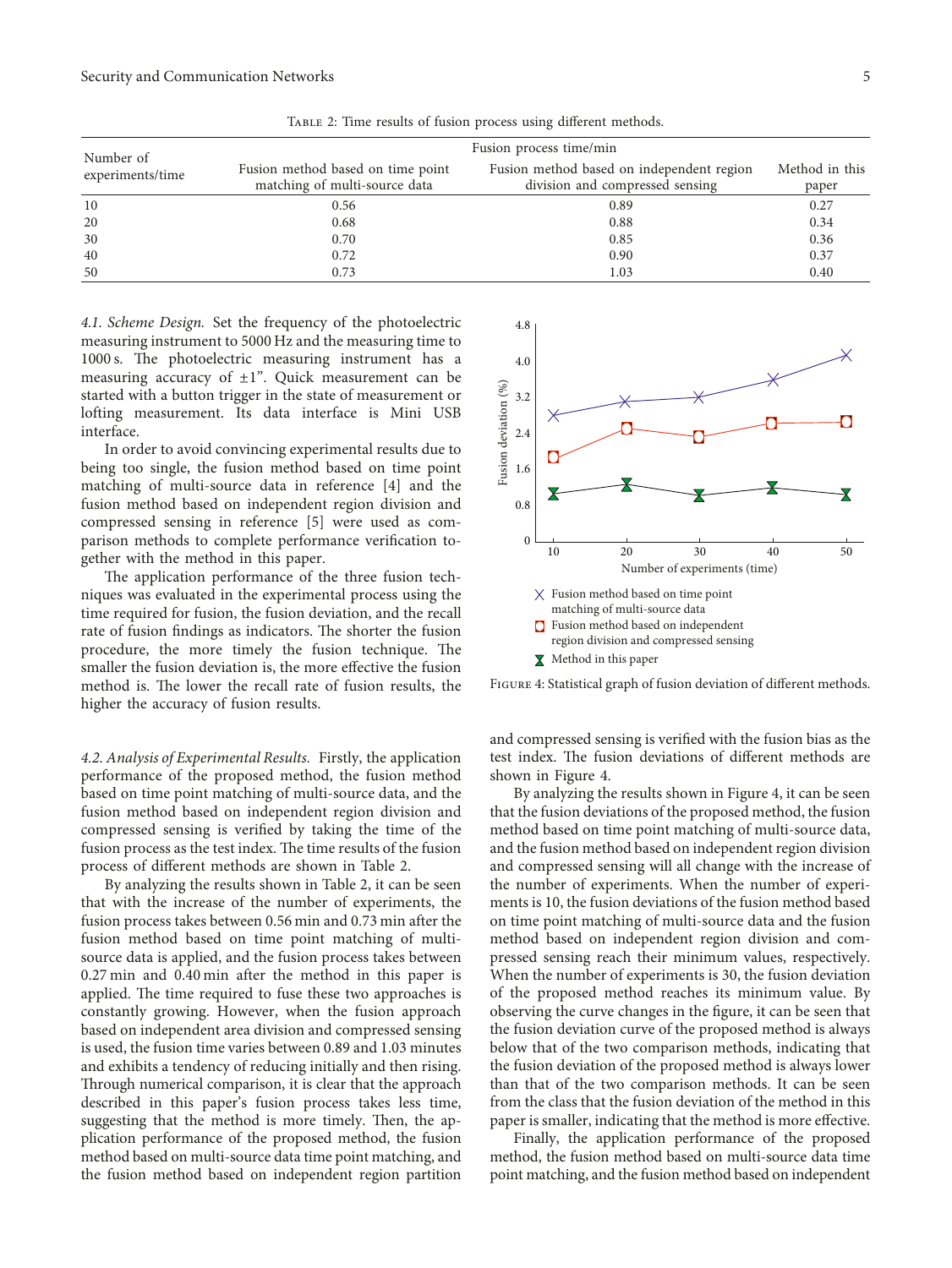<span id="page-5-0"></span>

Figure 5: Statistical graph of recall rate of fusion results of different methods.

region partition and compressed sensing is verified by the recall rate of fusion results. The fusion deviations of different methods are shown in Figure 5.

According to the results shown in Figure 5, with the increase of the number of experiments, the recall rate of fusion results of the proposed method, the fusion method based on time point matching of multi-source data, and the fusion method based on independent region division and compressed sensing also changed significantly. At first, the recall rate for fusion results based on multi-source data fusion point matching method was lower than the recall rate for fusion results based on independent division and compression perception, but as the number of experiments increased, the recall rate for fusion results based on multisource data fusion point matching method increased rapidly, exceeding the recall rate for fusion results based on independent division and compression perception. However, by comparison, the recall rate of the fusion results of the proposed method is always lower than 6%, which proves that the fusion results of the proposed method are more accurate than those of the two comparison methods. Neuroto conservations) (and  $\alpha$ ) in Figure 3 and  $\alpha$ ) in the real matrix (time)  $\alpha$  (and  $\alpha$ ) in the algorithm of modified augments (time) and  $\alpha$  (and  $\alpha$ ) in the conservation of  $\alpha$ ) is the sign of  $\alpha$  (a) in th

#### **5. Conclusion**

To address some of the shortcomings of the traditional data fusion method, this study utilised an analysis of the photoelectric measuring principle, signal processing processes, and data sample set to implement the UKF operation, data preprocessing design, longitudinal and transverse fusion, and fusion quality optimization steps to complete the effective fusion of the photoelectric measuring instrument. The experimental findings indicate that this approach has a high timeliness of fusion, a low recall rate, and a low fusion

deviation, suggesting that it has a wide range of application benefits.

#### **Data Availability**

The data used to support the findings of this study are included within the article.

#### **Conflicts of Interest**

The author declares that there are no conflicts of interest.

#### **References**

- [1] M. Deng, N. Zhao, J. Tang, and T. Zhang, "Portable photoelectric measurement system based on mobile internet for low frequency small signals detection[J]," *Chinese Journal of Electron Devices*, vol. 42, no. 02, pp. 491–496, 2019.
- [2] J. Geng, "Data fusion of photoelectric measurement based on D-S evidence theory[J]," *China Computer & Communication*, vol. 31, no. 16, pp. 73-74, 2019.
- [3] S. Wang, Yu Ren, Z. Guan, and W. A. N. G. Jin, "Multi-source data fusion method based on differential information[J]," *Journal of Northeastern University*, vol. 42, no. 09, pp. 12 46–1253, 2021.
- [4] T. Sun, Z. Liu, J. Chu, and M. Li, "Deep fusion method of photoelectric measurement information based on time point matching of multi-source data[J]," *Laser Journal*, vol. 42, no. 08, pp. 93–97, 2021.
- [5] S. Zhang, R. Yang, and X. Chen, "Data fusion method based on independent region division and compressed sensing[J]," *Computer Technology and Development*, vol. 29, no. 08, pp. 63–66, 2019.
- [6] L. U. Yao, T. Zhang, and E. He, "Probabilistic routing-based data fusion method in multi-source and multi-sink WSNs[J]," *Transducer and Microsystem Technologies*, vol. 38, no. 07, pp. 53–56, 2019.
- [7] X. Wang, W. Cai, L. Qiu, A. Yuan, and Z. Cao, "Research on data association algorithm based on line-of-sight distance in photoelectric two-dimensional detection system[J]," *Air&- Space Defense*, vol. 2, no. 4, pp. 51–56, 2019.
- [8] T. Zhang and F. Liu, "Traffic scheduling method in hybrid optical-electronical data centers based on SDN[J]," *Optical Communication Technology*, vol. 42, no. 04, pp. 25–28, 2018.
- [9] F. Gao, S. Qian, Z. Ning et al., "Data acquisition system for single photoelectron spectra of photoelectric detector[J]," *Nuclear Techniques*, vol. 42, no. 10, pp. 55–62, 2019.
- [10] J. Zhao, J. Liu, and L. Yuan, "Research on spatial observation data fusion method based on array photoelectric system[J]," *Journal of Applied Optics*, vol. 41, no. 05, pp. 997–1004, 2020.
- [11] J. Yang, Z. Xiong, and J. Liu, "UKF algorithm based on heterogeneous sensor observation information fusion[J]," *Transducer and Microsystem Technologies*, vol. 38, no. 03, pp. 131–133, 2019.
- [12] B. Zheng, B. Li, H. Liu, and X. Yuan, "Distributed target tracking based on adaptive consensus UKF[J]," *Optics and Precision Engineering*, vol. 27, no. 01, pp. 260–270, 2019.
- [13] F. Yang, LiT. Zheng, J.Qi Wang, and Q. Pan, "Double layer unscented kalman filter[J]," *Acta Automatica Sinica*, vol. 45, no. 07, pp. 1386–1391, 2019.
- [14] X. Ren, G. Nie, L. I. Lianyan, Z. Chen, and H. Lei, "Research